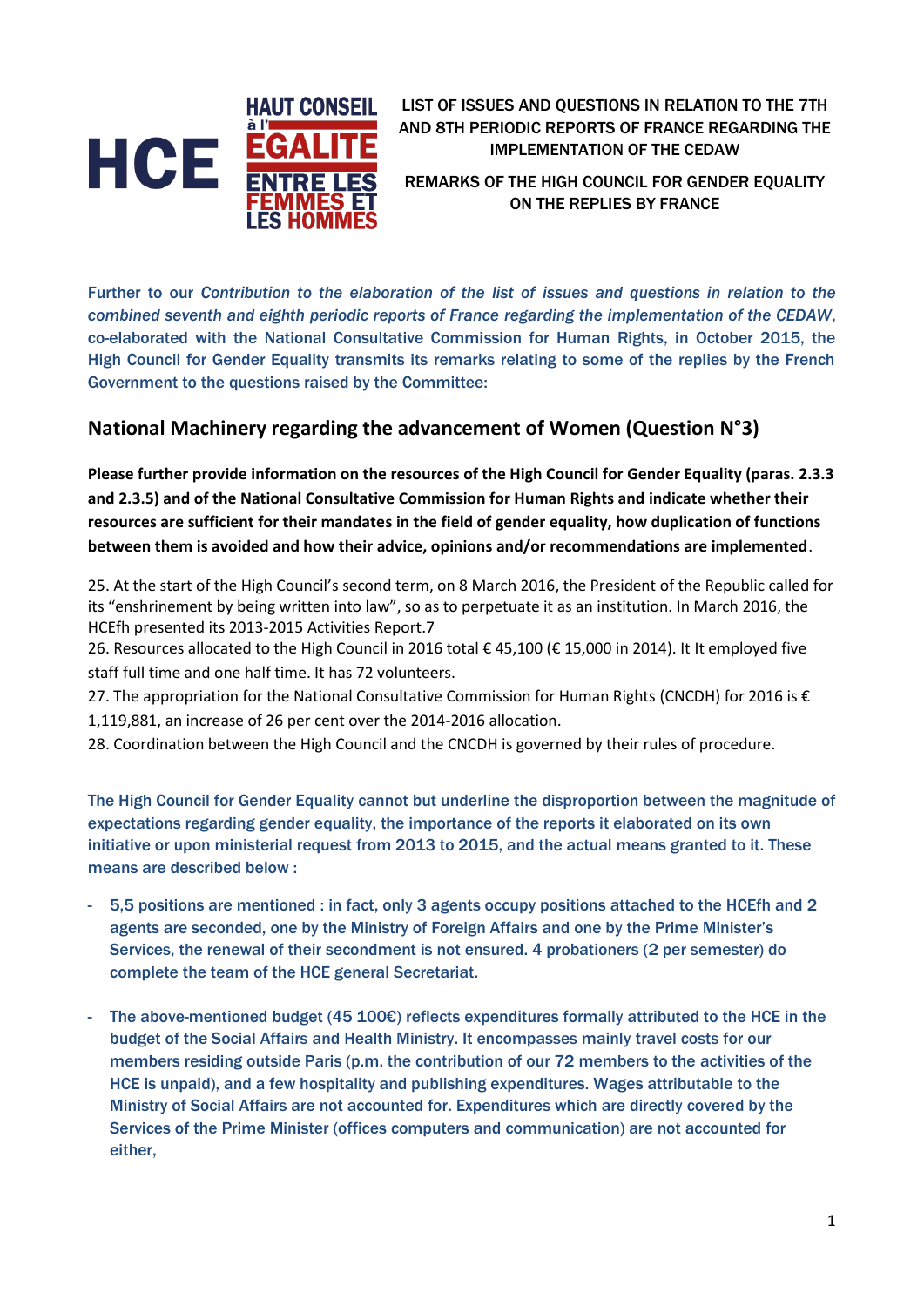Our resources are more substantial than those mentioned in the reply of the French Government, which tends to present our institution financial means as ridiculously low, thus raising doubts about the usefulness and credibility of the sole independent entity dedicated to the promotion of Women's Rights in France.

That being said, the HCE is indeed confronted to the crucial issue of its resources : The French President confirmed on the 8<sup>th</sup> of March, when he hosted our new members and those who had been renewed, that he shared the imperative of inscribing the status of the High Council for Gender Equality in the Law (the HCE was set up by a decree on the  $3<sup>rd</sup>$  of January 2013). We hope that consolidating our status by law will allow for formalizing our independence de jure; though we exert our independence, we must acknowledge that it is only on a de facto basis. We also look forward to obtaining through that law a budgetary independence, allowing us first to enlarge somewhat our team in order to broaden the scope of our work, a number of issues remain pending that a team of 3 dedicated positions and 2 whose secondment cannot be deemed secure, cannot yet cover.

The decree 2013-8, issued on 2 January 2013, creating the High Council for Gender Equality does not mention the issue of coordination/ articulation between the HCE and the CNCDH.

## **Violence against women (Question No. 6)**

**6.1 Indicate whether evaluations have been conducted with regard to the measures taken to date, in particular the implementation of Act No. 2010-769 of 9 July 2010 on violence against women, spousal violence and its impact on children, the four interministerial plans for preventing and combating violence against women, and the joint framework protocol established by the Ministers of Justice, the Interior and Women's Rights, and indicate the results of such evaluations and the adoption of policies based on them (§ 2.5.1)**

44. The policy on preventing and eliminating violence against women is evaluated in specific parliamentary inquiries;17 by teams from the Inspectorates;18 and by independent bodies.19 CEDAW/C/FRA/Q/7- 8/Add.19/2916-06379

45. The Act of 4 August 2014,20 drawing on recommendations made by the judicial and social affairs (IGSJ-IGAS) inspectorates in June 2013, extended the validity of protection orders from four to six months in order to afford more lasting protection to victims of spousal violence.

46. The High Council for Gender Equality (HCEfh) is the body responsible for overall evaluation of the Fourth Plan.

The HCE has presented last April an intermediate evaluation report [\(http://bit.ly/1OW87KG](http://bit.ly/1OW87KG)) that shows, as a first analysis, that the implementation of the Plan has made good progress, and that two thirds of the measures are almost fully implemented or close to that. The HCE salutes the dynamic under way and expects it to be sustained until the full completion of the Plan. Yet, from now on, the HCE calls for the greatest vigilance on the following five points :

- 1- Available data to date remain fragmentary, impacting the follow-up and evaluation,
- 2- Allocated financial resources lack transparency
- 3- Status of accommodation in emergency shelters and its interrelation with the access to social housing
- 4- Heterogeneous involvement from various Ministries, heterogeneous local-level management
- 5- Insufficient communication regarding new rules/duties and training and information tools

A final evaluation report will be remitted on the eve of the 25th of November 2016; it will also formulate recommendations with a view to the elaboration of the 5th interministerial Plan.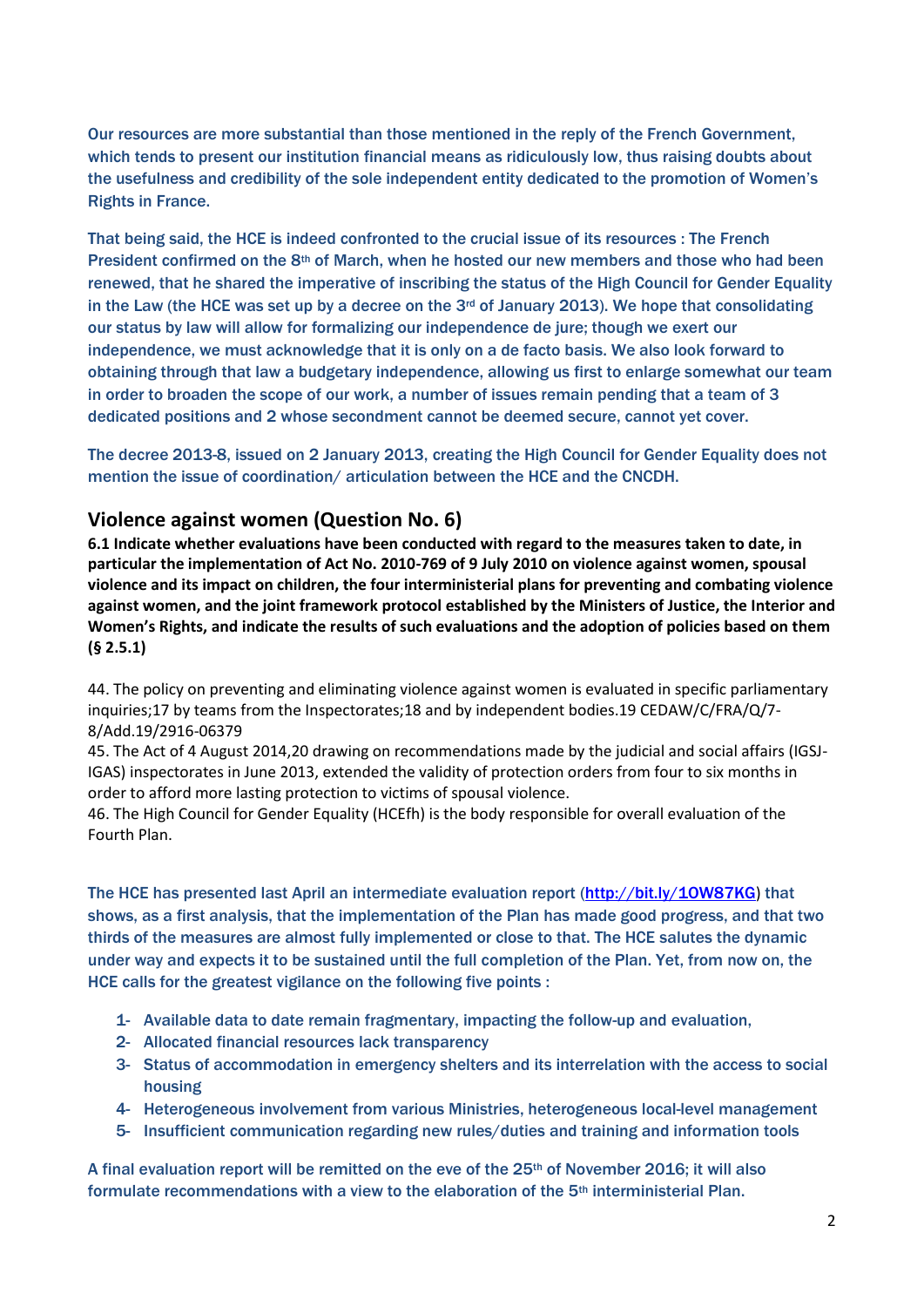## **Participation in political and public life (Question n° 10)**

10. The report presents the legislative measures and electoral reforms adopted to increase the participation of women in elective functions (para. 3.1.1). Please provide statistics on the gender composition of all legislative and executive bodies at the national, regional, departmental and municipal levels. Please also provide statistics for independent administrative authorities and key consultative State bodies, senior civil service administration, high-ranking positions in universities, the posts of ambassador and consul, positions in management and on company boards (paras. 3.1 and 3.2) and the professional and social responsibilities mentioned in paragraph 4.1.3 of the report.

The HCE published in February 2015 a report on « Parity in politics : between progress and stagnation - Assessment of the implementation of the Laws aiming at establishing parity during the 2014 local and intercommunal, European and senatorial elections» : [http://bit.ly/1qqtgRz.](http://bit.ly/1qqtgRz) It gives detailed statistics. It showed that while parity has indeed made progress in a range of Assemblies as a result of the legal constraints, yet their executive positions remain by and large controlled by men. Furthermore, 15 years after the adoption of the constitutional reform and of 9 Laws, our analysis underlines the importance of harmonizing the regulations on parity.

The High Council for Gender Equality and the Higher Council for Professional Equality demonstrated a contrasting evolution in their joint report on Women members of Boards of Directors or Supervisory Boards, reviewing the implementation of the Copé-Zimmermann Act (20/7/2011) and Sauvadet (12/3/2012); it was made public on 10 February 2016, see [http://bit.ly/1XisbrK.](http://bit.ly/1XisbrK)

- In the private sector : major listed companies are heading fairly towards the 40% target set for 2017. The proportion of women in their Boards has reached 34% (CAC 40) and 32% (SBF 120). Yet, when all listed companies are considered, the average declines to 28%. Finally, the average drops to 14,2% for the roughly 400 non-listed companies targeted by the 2011 Act (500 employees minimum, turnover above 50M€)
- In the public sector : limited available data show mild progress in public companies, though still far from the targets set for 2017.

This evaluation indicates that, as for Laws relating to political parity, the legal constraint has allowed for an increase of women's participation (trebling of the number of women's seats in large companies since 2009), but has not yet induced a change in power-sharing (5% of women heading Boards of Directors or Supervisory Boards, among the CAC 40 listed companies only 2 are headed by a woman). There remains a long way to go as companies do not appear as having fully integrated this legal constraint.

## **Disadvantaged groups of women (Question No. 16)**

**In its report, the State party acknowledges that immigrant women are exposed to situations of inequality and violence more frequently than other women (§ 2.2.1.1). In the light of the current social and political context, which is characterized by an increasing number of acts of a racist, xenophobic and Islamophobic nature, provide information on measures taken or envisaged to combat all forms of discrimination against women belonging to racial, ethnic, national and religious minorities, including women living in sensitive urban areas, in particular single mothers, to ensure their equal access to employment, social security and social services, housing, health and education, and to the public and political arenas.**

In June 2014, further to the Minister for Women's Rights, Youth and Sports' request, the HCEfh handed over its report "Fighting now sexual, social and territorial inequalities in sensitive urban areas and fragile rural areas" [http://bit.ly/1TXg3Kl.](http://bit.ly/1TXg3Kl)